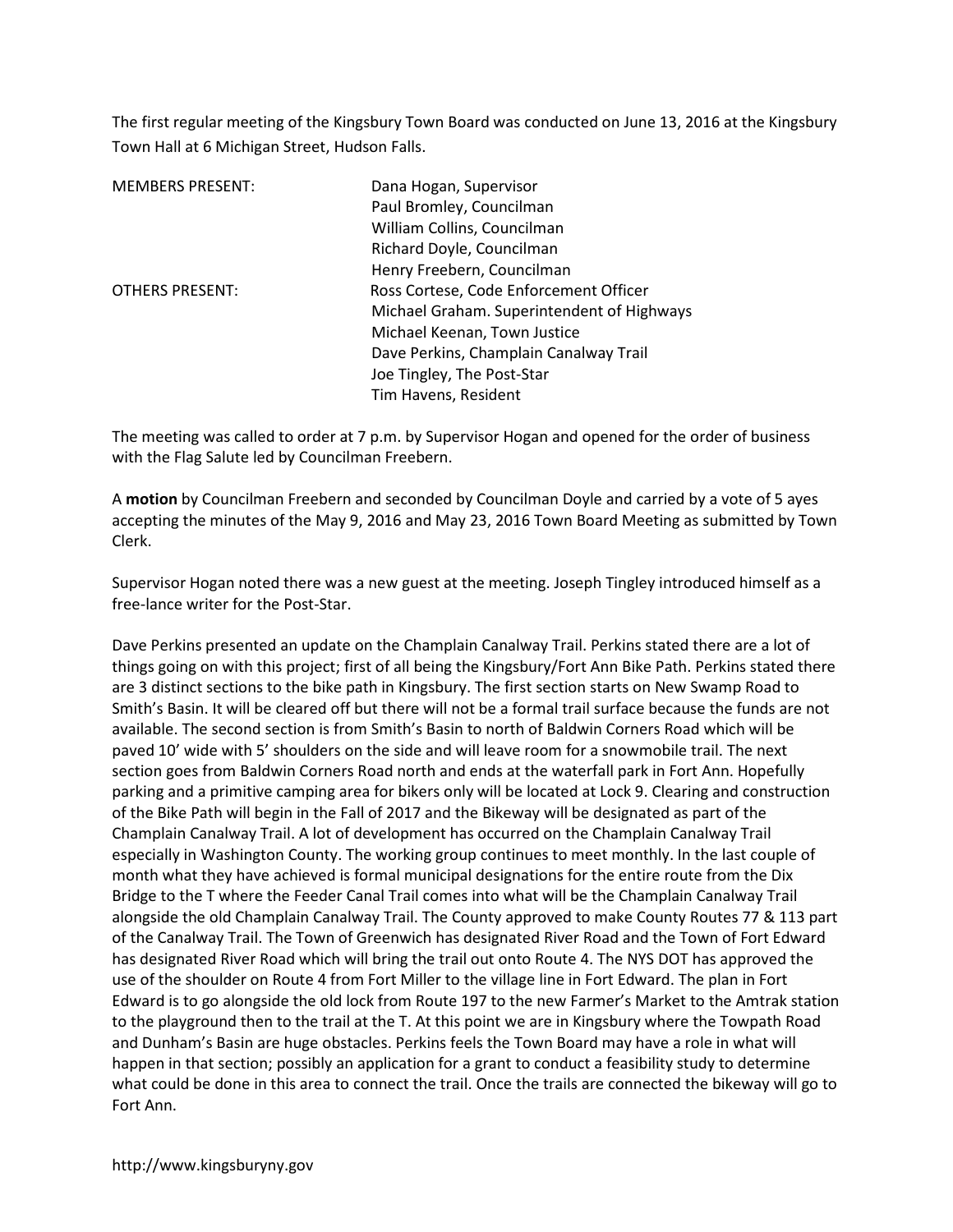Perkins stated the goal is to get the on-road sections of the Bikeway off-road. At this time 14 miles of trails have been designated in Washington County. The Town of Kingsbury will play a key role in the completion of the Bikeway. A discussion followed about possibilities to connect the trail at the T.

Councilman Bromley suggested the Board table the acceptance of a contract with New York Fire and Security Corp to monitor the fire alarm system at Town Hall on 6 Michigan Street. Bromley explained he had discussed prior to installation, when receiving quotes, the Town had requested they wanted to go directly to County Fire Control. This had been discussed with the County earlier. To the best of Bromley's knowledge the fire company still does this and always has. Bromley suggests contacting the County to make sure there is no issue and if there is no issue contract with New York Fire & Security Corporation for the yearly maintainence only. Supervisor Hogan will speak with Glen Gosnell the Director of Washington County Public Safety.

A **motion** by Councilman Freebern seconded by Councilman Collins and carried by a vote of 5 ayes to award the bid for the fire alarm system to New York Fire & Security, Inc. in the amount of \$17,157.00.

A **motion** by Councilman Bromley seconded by Councilman Freebern and carried by a vote of 5 ayes to re-appoint Karen LaRose to the the Planning Board for a 7 year term.

Supervisor Hogan reported he had been contacted by Donna Leonard of the Sandy Hill Farm & Garden Club. The Club is celebrating its  $30<sup>th</sup>$  Anniversary and would like to donate a tree planting to the grounds of Town Hall in honor of their new location at 6 Michigan Street. A **motion** by Councilman Freebern seconded by Councilman Bromley and carried by a vote of 5 ayes to accept the offer of a tree from the Sandy Hill Farm & Garden Club. Councilman Bromley suggested a hard maple or a flowering crab tree.

Town Clerk reported she had received an update on the Star Exemption from Sole Assessor Colleen Adamec. The Town Clerk explained any new homeowners will receive a credit in the form of a check directly from New York State instead of receiving an exemption.

A **motion** by Councilman Freebern seconded by Councilman Doyle and carried by a vote of 5 ayes approving the following budget amendments:

|     | FROM: UNEXPENDED BALANCE                      | 189,535              |                  |
|-----|-----------------------------------------------|----------------------|------------------|
| TO: | CENTRAL COMM. EQUIP.<br><b>BUILDINGS P.S.</b> | 1.1650.2<br>1.1620.1 | 29.235<br>10.300 |
|     | <b>BUILDINGS CONTR.</b>                       | 1.1620.4             | 150,000          |

## FOR MICHIGAN STREET BUILDING AND TELEPHONE/INTERNET SYSTEM

 A **motion** by Councilman Bromley seconded by Councilman Freebern and carried by a vote of 5 ayes to accept a bid in the amount of \$8,7500.00 to repair the blacktop on a basketball court at Derby Park. Supervisor Hogan explained the Town had received a distribution for the repair in the amount of \$7,500.00; the Board agreed the remainder of the balance will be paid for out of the Recreation budget.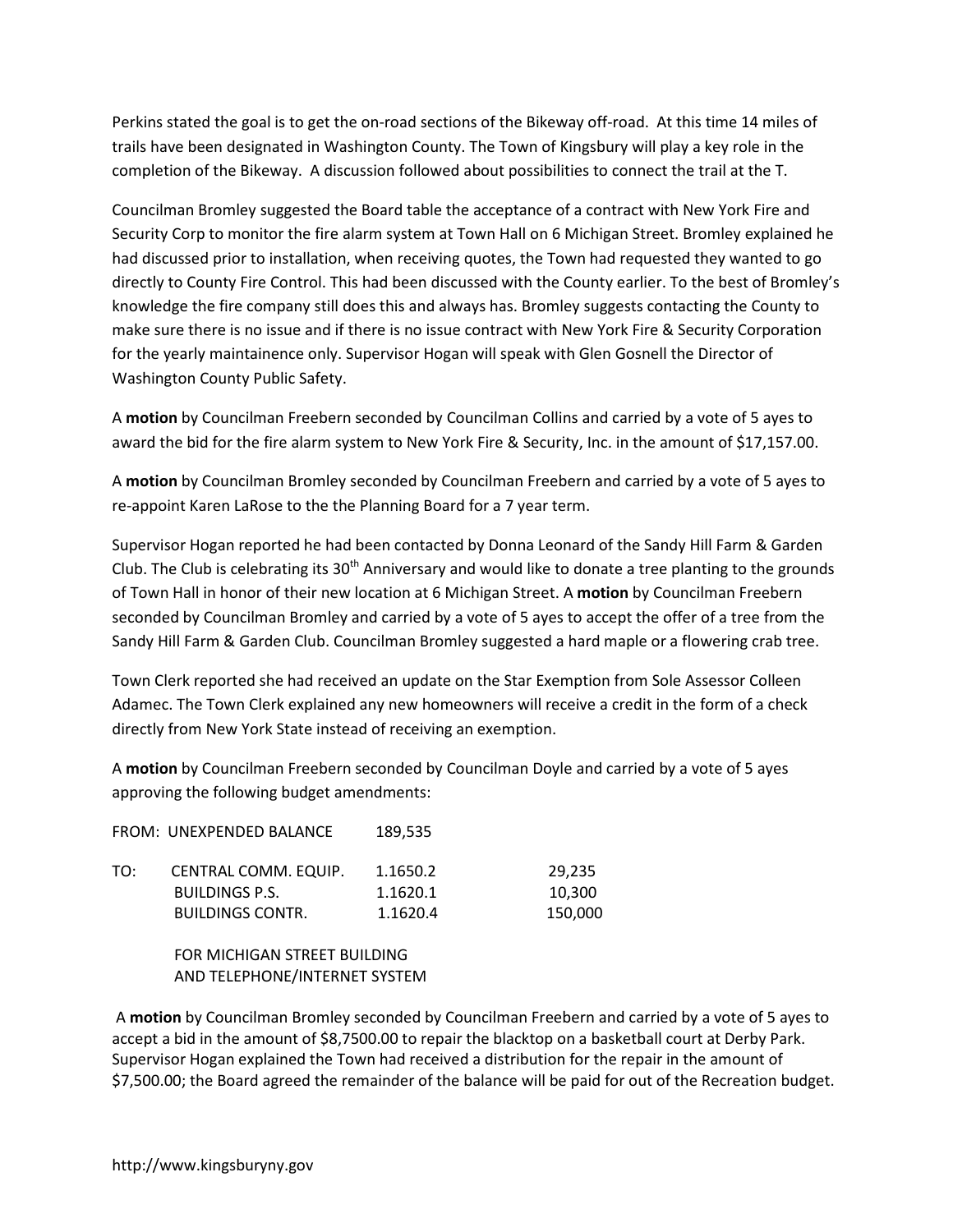Councilman Bromley suggested possibly the Village could help with the balance; Supervisor Hogan will contact Mayor Barton.

 Sole Assessor Colleen Adamec has been researching a Town of Kingsbury flag to be flown at the new Town Hall.Colleen would like to donate the flag in honor of the new Town Hall. In her search she discovered retired Historian Paul Loding had been working on Town of Kingsbury angled banners. Councilman Bromley had discussed the banners with Loding which are placed when entering and exiting a Town. The Board received copies of flags that could be ordered from Saratoga Flag. After discussion the Board would like Assessor Adamac to receive quotes for the banner and the flag.

A **motion** by Councilman Freebern seconded by Councilman Doyle and carried by a vote of 5 ayes accepting the reports of certain officers for the month of April as follows: Code Enforcement: No. Permits 9; Variances 1; Total Fees: \$1,815.00 Dog Control Officer: Complaints/Calls37; Seizures 1; Unlicensed Dogs 6; Summons Issued 9; Bites Investigated 2; Mileage 329 with 81 to Fort Edward & 143 to Fort Ann Town Clerk: Paid to EnCon \$1,001.48; Paid to Supervisor \$3,800.60; Paid to the NYS Dept. of Health \$180.00; Paid to the Village of Hudson Falls \$20.00; Paid to Ag & Markets for Population Control \$139.00 Town Comptroller: Receipts \$95,725.22; Disbursements \$208,033.67 Town Justice: Fees Collected: \$20,532.50

A **motion** by Councilman Freebern seconded by Councilman Collins and carried by a vote of 5 ayes to accept the reports of certain officers for the month of May as follows: Code Enforcement Officer No. Permits 8; Research Fees 3; Trailer Asst's 1; \$2,394.00 Dog Control Officer: Complaints/Calls 66; Seizures 1; Unlicensed Dogs 15; Bites Investigated 1; Mileage 701 – 163 to Fort Edward & 261 to Fort Ann Town Clerk : Paid to EnCon \$533.81; Paid to Supervisor \$4,532.06; Paid to NYS Dept. of Health \$270.00; Paid to Ag & Markets for Population Control \$153.00 Town Comptroller: Receipts \$144,437.58; Disbursements \$312,485.34

A **motion** by Councilman Freebern seconded by Councilman Collins and carried by a vote of 5 ayes giving approval to the Glens Falls Lions Club to conduct their annual Duathlon on October 9, 2016; as a portion of the bike race will be going through the Town of Kingsbury.

Code Enforcement Officer Ross Cortese reported he had forwarded the proposal from Alpha – Geo Science to conduct a Phase I and Phase II at the East Side facility on Route 149, to Supervisor Hogan and Town Attorney Jeffrey Meyer. Supervisor Hogan read the proposal to the Board. It is estimated the Phase I cost will be \$3,200.00 and the Phase II is estimated to be between \$8,000.00 & \$15,000.00. Attorney Meyer has reviewed the proposal and recommends a resolution to sign the Alpha-Geo-Science proposal. Code Enforcement Officer Ross Cortese indicated the owners may not be willing to co-operate but they did need to be contacted and notified that someone needed to be present during the Phase I & Phase II. Councilman Bromley stated we cannot force them to be there but we can force them to allow us on the property to conduct the testing. Cortese commented it would be a lot easier if East Side would co-operate with the Town. Councilman Bromley suggests Attorney Meyer review the proposal in regard to East Side being present and if necessary the sheriff's may have to be present to allow them on the property. Councilman Bromley stated if East Side was doing what they were supposed to be doing there would be no reason for a Phase II. Supervisor will follow up with Attorney Meyer.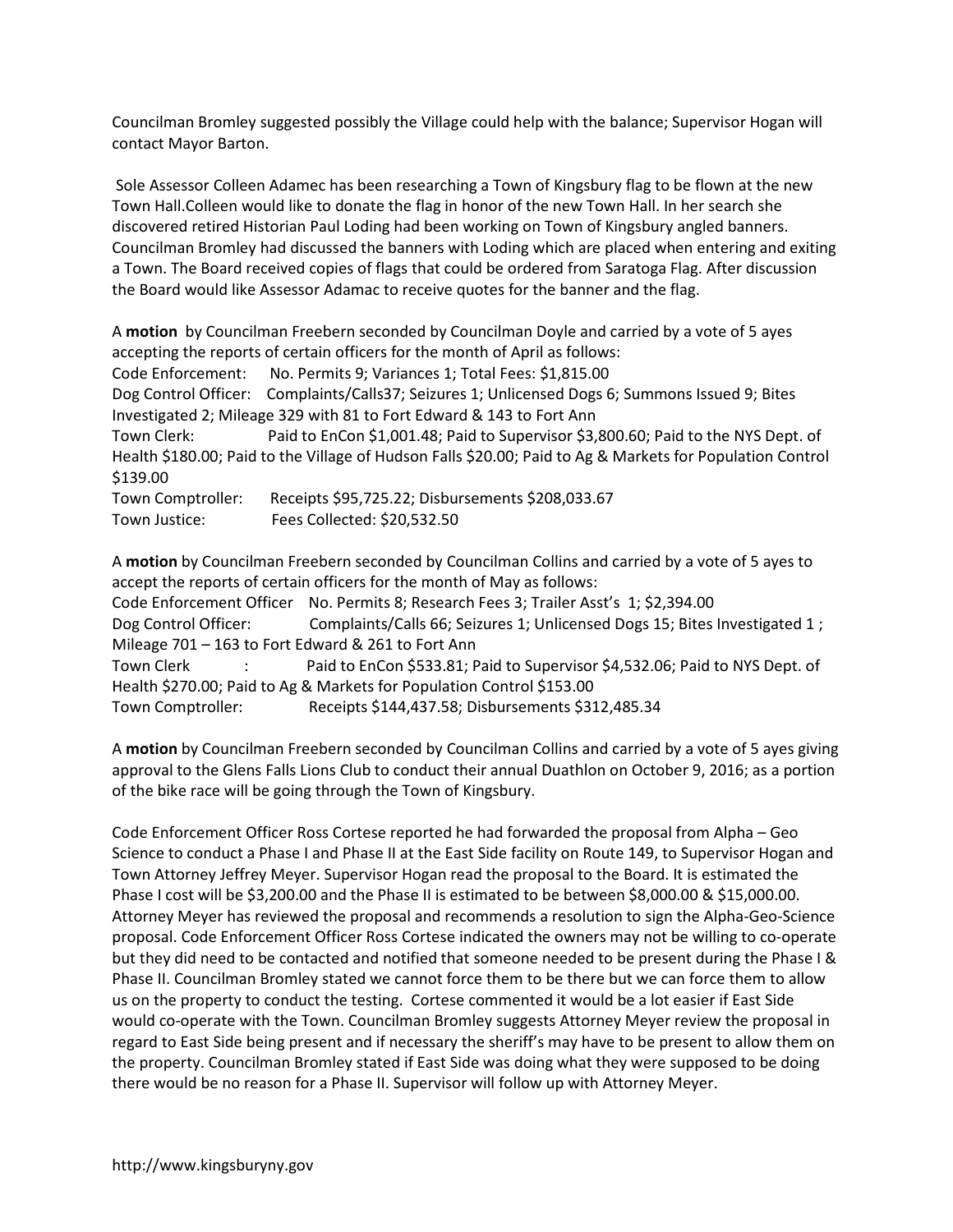Code Enforcement Officer, Ross Cortese reported on the status of 9 Bly Avenue. Bill Underwood is still working at the site. Underwood believes he handled the problem with the rodents. Underwood will bait the rodents one last time to make certain they are gone. Once Cortese is certain the rodents are gone he will go through the property to determine a cost to clean up 9 Bly Avenue.

Town Justice Michael Keenan reported they are settling into the new Court Room. Justice Keenan explained on court days when there are approximately 50 people in the Court Room talking and moving around there is a problem; the echoing is quite loud; and the recordings are not of a good quality. Councilman Bromley will contact Ethan Hall to address the problem of acoustics.

Justice Keenan also requested the witness stand be elevated because when he is on the bench and a smaller person is on the witness stand he cannot see them.

Justice Keenan also reported on the parking problem on Wednesdays and Thursdays when court is in session. Keenan reported there is no parking available when he arrives for court; and there is not enough parking for the attorneys and the defendants. At this time the defendants and attorneys arrive at the same time. Justice Keenan will attempt to have each law enforcement entity designate a different time for the defendants to appear; which would alleviate the congestion. Keenan is also concerned with the amount of traffic and the speed at which cars are travelling when Court is in session. A discussion followed. The Board would like Superintendent of Highways, Michael Graham to order signs to designate parking spots :one for the Town Justice, two for Law Enforcement and eight on Route 4 for Employees.

Supervisor Hogan suggested the Town reach out to the SPCA to cover when Dog Control Officer Todd Humiston is out of town.

Superintendent of Highways Michael Graham attended Highway School in Ithaca last week where he was interviewed by The Association of Towns and accepted a position on the Executive Board. The Town Board congratulated Graham who will be appointed to the Association of Towns Board in the fall.

Supervisor Hogan reported the site plan review for the septic system at the former Dix Avenue Drive-In location will be ready for the July Planning Board meeting ; Attorney Lapper is confident there will be no delays.

The Hudson River Music Hall is moving towards the close of the purchase of the former Town Hall. They are scheduled to attend the Village Zoning and Planning Board Meetings. Code Enforcement Officer Ross Cortese said

they should have the necessary approvals to close in July.

Supervisor Hogan announced on June 27, 2016 there will be a Public Hearing at 6 in the Kingsbury Town Hall regarding the Baldwins Corner Road Bridge. The regular Town Board Meeting will follow the Public Hearing.

Supervisor Hogan met with Mayor Barton to discuss the vacant Historian position. The interviewing process will begin once Mayor Barton contacts Supervisor Hogan with dates to start the process. Supervisor Hogan has contacted the candidates to make them aware he has received their resumes.

Supervisor Hogan met with Kathy Varney of Glens Falls Hospital who asked to share three opportunities with the Board. An opportunity for creating a healthy community grant where Glens Falls Hospital would provide an opportunity for this to be a vegetable location . Varney also stated there is a grant for a new